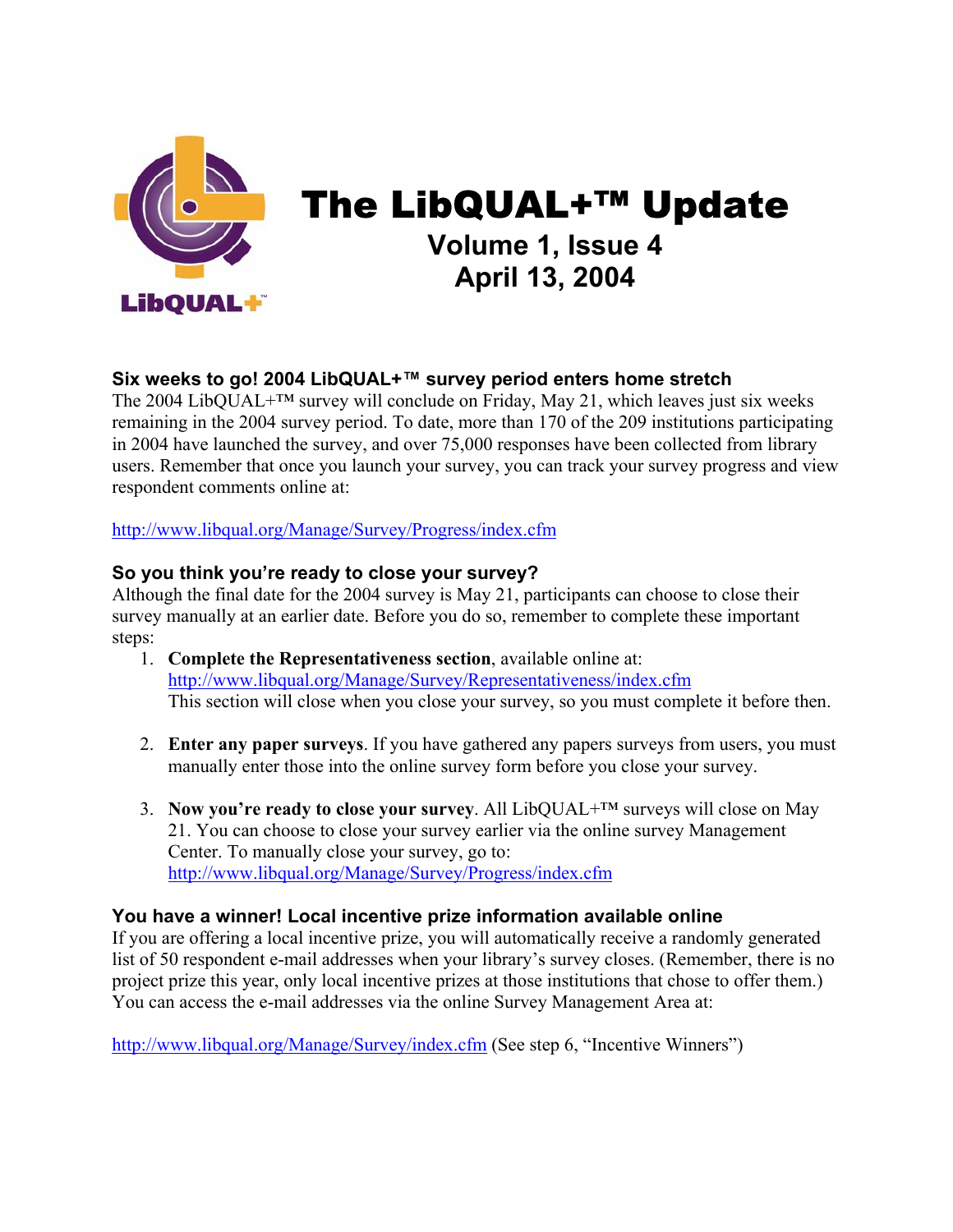# **Register now for the 2004 LibQUAL+™ results meeting in Orlando**

This year's Spring 2004 LibQUAL+™ Results Meeting will be held on Saturday, June 26 from 9:00 a.m. to 4:00 p.m. in Orlando, Florida. This event is for 2004 LibQUAL<sup>+™</sup> participants only; libraries are encouraged to send more than one person. There is **no fee** to attend. Additional information, including an agenda and details about the specific location, will be provided closer to the event date. (Note: You do *not* need to register for ALA to attend this event.)

To register for the 2004 LibQUAL+™ results meeting, go to: <http://db.arl.org/action/>

# **It's nice to share: Share Fair will be held during Orlando results meeting**

Thanks to the success of the first-ever Share Fair, held in San Diego last January, we're hosting a second Share Fair in conjunction with the 2004 results meeting. More than a dozen current and past participants will be on hand the afternoon of June  $26<sup>th</sup>$  to display and discuss information about how they have analyzed, used, and built upon their  $LibQUAL+TM$  survey results. Libraries interested in exhibiting materials at the Share Fair should contact Amy Hoseth at  $\frac{amvh(0,ar)}{amv}$ .

## **Two Process Management workshops will be held June 28**

The LibQUAL+™ team will offer two sessions of the popular "LibQUAL+™: Process Management" workshop at ALA Annual. Both sessions will be offered on Monday, June 28 – one will run from 9:00 a.m. to 12:00 pm, and the second from 1:00 to 4:00 p.m. These workshops are intended for libraries that have not previously participated in the survey and are considering participation in 2005. There is a \$50 per person registration fee. To register for these workshops, go to:

Morning session (9:00 a.m. - 12:00 p.m.) <http://db.arl.org/procesAM/>

Afternoon session (1:00 p.m. - 4:00 p.m.) <http://db.arl.org/procesPM/>

#### **Register now for the 2004 LibQUAL+™ International Results Meeting in Brighton, England**

The results workshop for international participants will be held on Wednesday, July 7 at the Old Ship Hotel in Brighton, England. This workshop will provide libraries with the opportunity to learn more about survey results, talk to LibQUAL+™ staff, and provide feedback about their survey experience. A Share Fair featuring presentations and displays by international participants will be included as part of the meeting, which will run from 9:30 a.m. to 5:30 p.m.

To register for the 2004 LibQUAL+™ International Results Meeting, go to: <http://db.arl.org/uk>

If you are interested in participating in the International Share Fair, contact Amy Hoseth at  $\langle \text{amyh}(\hat{\omega} \text{arl.org} \rangle$  More information about the Share Fair is available online at <[http://www.arl.org/stats/libqual/sharefair.html>](http://www.arl.org/stats/libqual/sharefair.html).